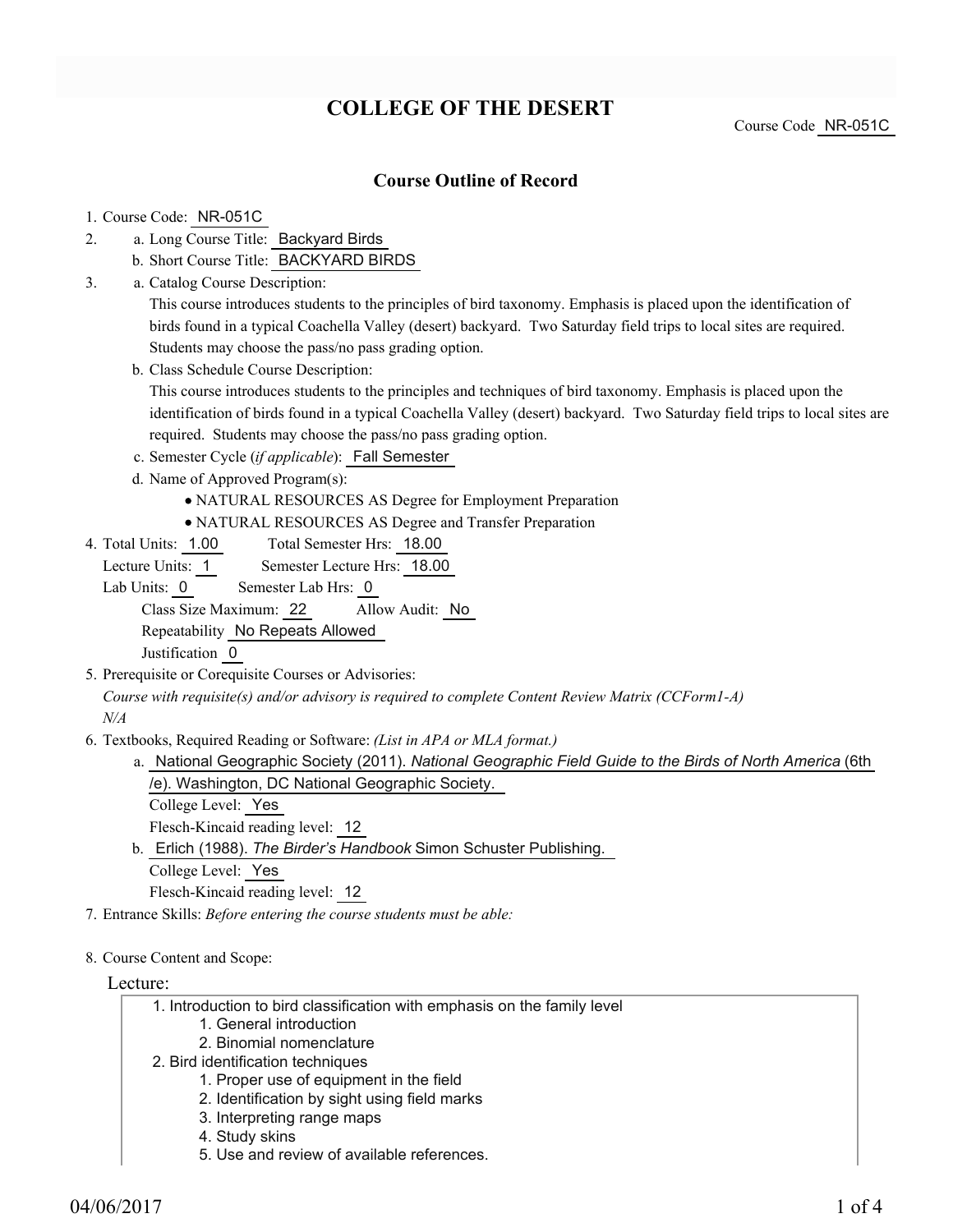# NR 051C-Backyard Birds

3. Conservation issues relating to the habitats that backyard birds utilize.

4. Identification of approximately 26 bird species that stop over at local desert oases during migration.

Lab: *(if the "Lab Hours" is greater than zero this is required)*

- 9. Course Student Learning Outcomes:
	- 1.

Recognize by sight a minimum of 26 bird species.

### 2.

Describe basic bird family characteristics.

## 3.

Synthesize and analyze research regarding an assigned bird species.

- 10. Course Objectives: Upon completion of this course, students will be able to:
	- a. Classify birds taxonomically into distinct family groupings using field marks.
	- b. Demonstrate an understanding of conservation issues surrounding backyard birds.
	- c. Use a field guide and take field notes.
	- d. Use optical equipment properly in the field, e.g., binoculars, spotting scope.
- 11. Methods of Instruction: *(Integration: Elements should validate parallel course outline elements)* 
	- a. Discussion
	- b. Individualized Study
	- c. Journal
	- d. Lecture
	- e. Observation

### Other Methods:

a. Multimedia presentation: digital photographs, slides, video, and Powerpoint presentations b. Field trips to local backyard sites c. Demonstration of field note-taking and equipment use d. Use of handouts

12. Assignments: (List samples of specific activities/assignments students are expected to complete both in and outside of class.) In Class Hours: 18.00

Outside Class Hours: 36.00

- a. Out-of-class Assignments
	- 1. Prepare a 1-2 page typed research paper on an assigned backyard bird species
	- 2. Study assigned text
	- 3. Take field notes and prepare a notebook for the class
- b. In-class Assignments
	- 1. Take comprehensive notes during lecture and in the field
	- 2. Be expected to correctly identify bird species during examinations
- 13. Methods of Evaluating Student Progress: The student will demonstrate proficiency by:
	- Written homework
	- Guided/unguided journals
	- Portfolios
	- Term or research papers
		- A short research paper will be turned in on the last day.
	- Field/physical activity observations
	- Presentations/student demonstration observations
	- Mid-term and final evaluations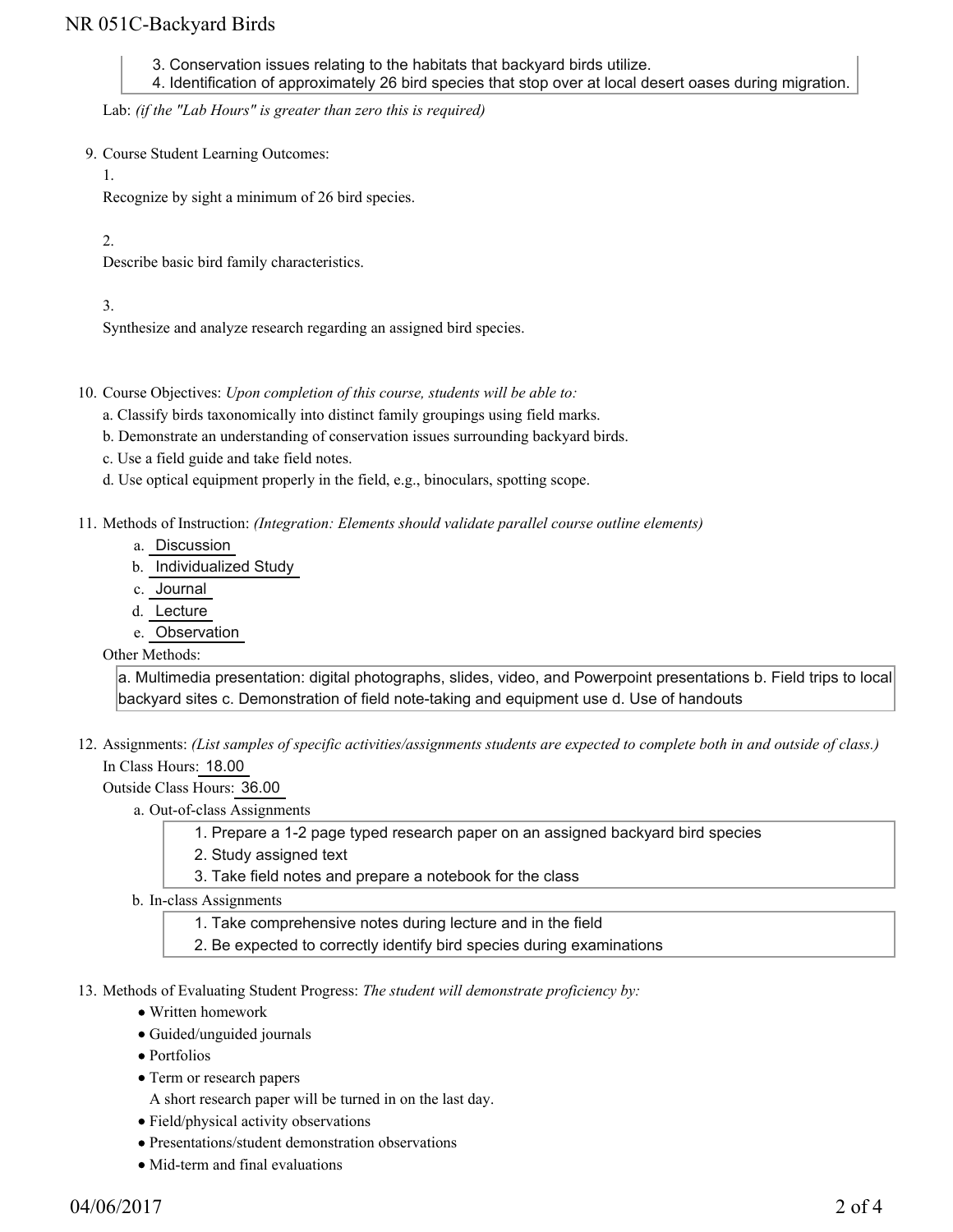# NR 051C-Backyard Birds

- Student participation/contribution
- 14. Methods of Evaluating: Additional Assessment Information:

a. Notebook with field notes and sketches

15. Need/Purpose/Rationale -- All courses must meet one or more CCC missions.

PO - Career and Technical Education

Fulfill the requirements for an entry- level position in their field.

Apply critical thinking skills to execute daily duties in their area of employment.

Display the skills and aptitude necessary to pass certification exams in their field.

Exhibit effective written, oral communication and interpersonal skills.

Transfer to a higher level learning institution

IO - Personal and Professional Development

Self-evaluate knowledge, skills, and abilities.

Value diverse cultures and populations.

IO - Scientific Inquiry

 Collect and analyze data. Skills of data collection include an understanding of the notion of hypothesis testing and specific methods of inquiry such as experimentation and systematic observation.

IO - Aesthetics

Utilize the creative process to explain universal values such as beauty and truth.

IO - Critical Thinking and Communication

|                                                                                  | Compose and present structured texts in a variety of oral and written forms according to purpose, audience, and |  |  |  |  |  |  |
|----------------------------------------------------------------------------------|-----------------------------------------------------------------------------------------------------------------|--|--|--|--|--|--|
| occasion with implementation of thesis, supporting details and idea development. |                                                                                                                 |  |  |  |  |  |  |

Conduct research, gather and evaluate appropriate information, organize evidence into oral and written

presentation, using proper MLA, APA, and other discipline-specific formats to cite sources.

IO - Global Citizenship - Scientific & Technological Literacy

 Produce oral and written information in various modes and media, using technology such as computers, the Internet, and library databases.

IO - Global Citizenship - Ethical Behavior

Exhibit respect for self and others.

16. Comparable Transfer Course

| <b>University System</b> | Campus | <b>Course Number</b> | <b>Course Title</b> | <b>Catalog Year</b> |
|--------------------------|--------|----------------------|---------------------|---------------------|
|                          |        |                      |                     |                     |

17. Special Materials and/or Equipment Required of Students:

Required Material? <sup>18.</sup> Materials Fees:

19. Provide Reasons for the Substantial Modifications or New Course:

This course compliments the three other bird courses that we currently offer. Now we will be able to alternate between two courses in the Fall semester and two courses in the Spring semester.

Many students are particularily interested in the birds that they see every day. This new course will cover those birds, while the other three do not.

- a. Cross-Listed Course *(Enter Course Code)*: *N/A* b. Replacement Course *(Enter original Course Code)*: *N/A* 20.
- 21. Grading Method *(choose one)*: Pass/No Pass Optional

**Total Cost**